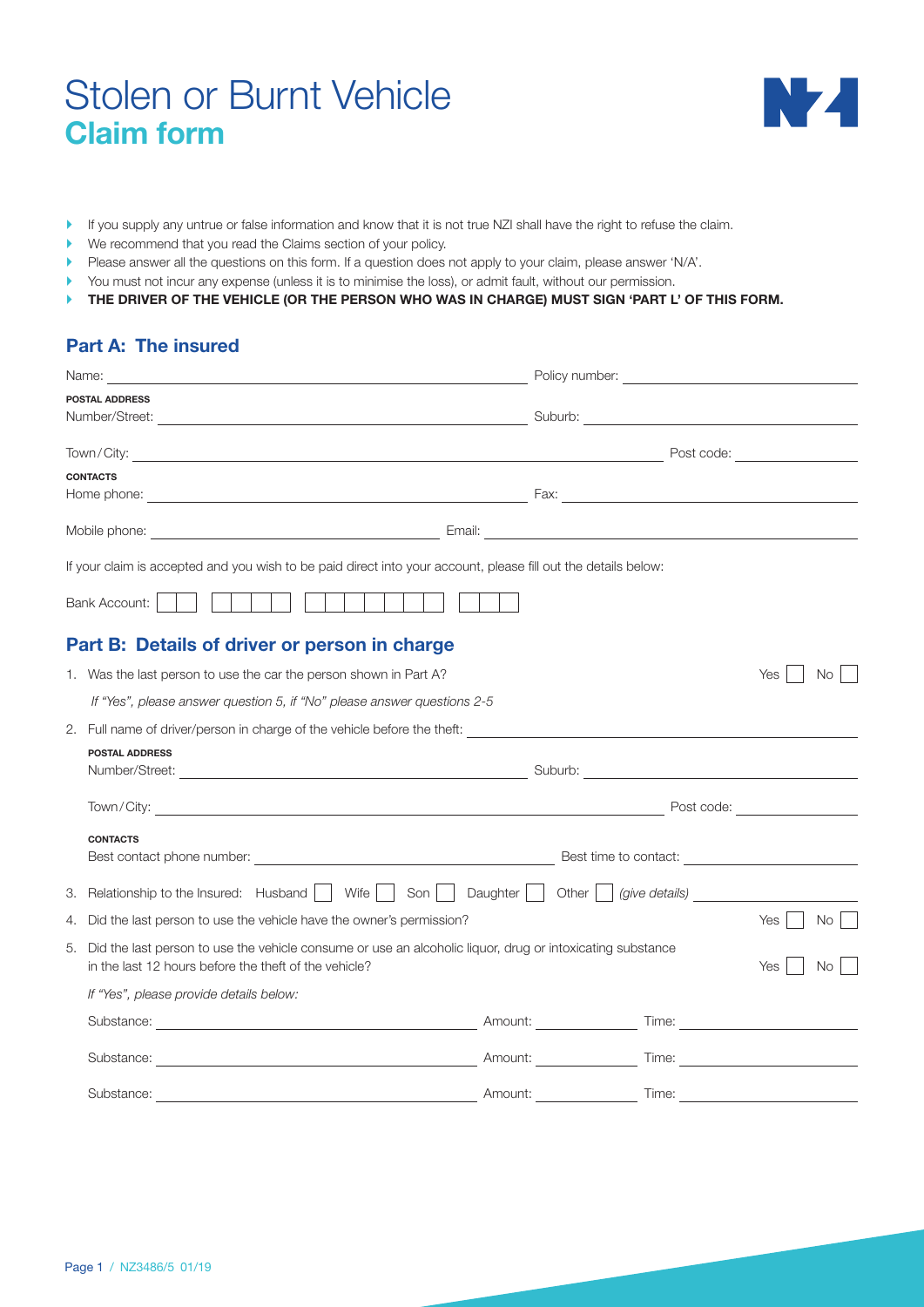## **Part C: Drivers history for person in charge of the vehicle**

| 1. Has the driver ever been refused vehicle insurance or had a policy cancelled or not renewed?                | Yes   | <b>No</b>                    |
|----------------------------------------------------------------------------------------------------------------|-------|------------------------------|
| 2. In the past five years has the driver:                                                                      |       |                              |
| (a) been involved in a motor accident?                                                                         | Yes I | $NO$                         |
| (b) been convicted of a driving offence or issued with an offence or infringement notice (including speeding)? | Yes I | $\overline{N_{\mathcal{O}}}$ |
| (c) been disqualified from driving or had license endorsed, cancelled or suspended?                            | Yes   | No II                        |
| If you answered "Yes", to any of the questions above, please provide details below:                            |       |                              |

## **Part D: The insured vehicle**

|    |                                                                                                                        |       | Reg. No: |                 |           |
|----|------------------------------------------------------------------------------------------------------------------------|-------|----------|-----------------|-----------|
|    | 2. What was the vehicle mainly used for?                                                                               |       | Private  | <b>Business</b> |           |
| 3. | Does the vehicle have an alarm / immobiliser?                                                                          |       |          | Yes             | <b>No</b> |
|    | If "Yes", please provide details below:                                                                                |       |          |                 |           |
|    | (a) Was the device factory standard?                                                                                   |       |          | Yes             | No        |
|    | (b) Was the device active at the time of theft?                                                                        |       |          | Yes             | No        |
| 4. | Does the vehicle have a tracking device?                                                                               |       |          | Yes             | No        |
| 5. | Did your vehicle have any identifying features? (eg: stickers, badges, sign writing)                                   |       |          | Yes             | No        |
|    | If "Yes", please provide details below:                                                                                |       |          |                 |           |
|    | 6. What type of wheels did the vehicle have?                                                                           |       |          |                 |           |
|    | Manufacturers Standard<br>Mag Wheels                                                                                   | Other |          |                 |           |
|    | If "Other", please provide details:<br>                                                                                |       |          |                 |           |
|    | 7. Was the vehicle modified in any way since manufacture?                                                              |       |          | Yes             | <b>No</b> |
|    | If "Yes", please provided details below and include the make and model of the item:                                    |       |          |                 |           |
|    | (a) Item: Specified on Policy: Yes                                                                                     |       |          |                 | No        |
|    |                                                                                                                        |       |          |                 | No        |
|    | (c) Item <b>Specified on Policy:</b> Yes <b>CONFINENTIAL CONFINENT DATE Fitted:</b> CONFIDENT Specified on Policy: Yes |       |          |                 | No        |
| 8. | Did the vehicle have a current Warrant of Fitness?                                                                     |       |          | Yes             | No        |
|    | If "No", please explain why the vehicle did not have a Warrant of Fitness:                                             |       |          |                 |           |
|    |                                                                                                                        |       |          |                 |           |
|    | 9. Was there any existing damage to the vehicle?                                                                       |       |          | Yes             | No        |
|    |                                                                                                                        |       |          |                 |           |
|    | 10. Were there any existing mechanical issues?                                                                         |       |          | Yes             | No.       |
|    | If "Yes", please provide details:                                                                                      |       |          |                 |           |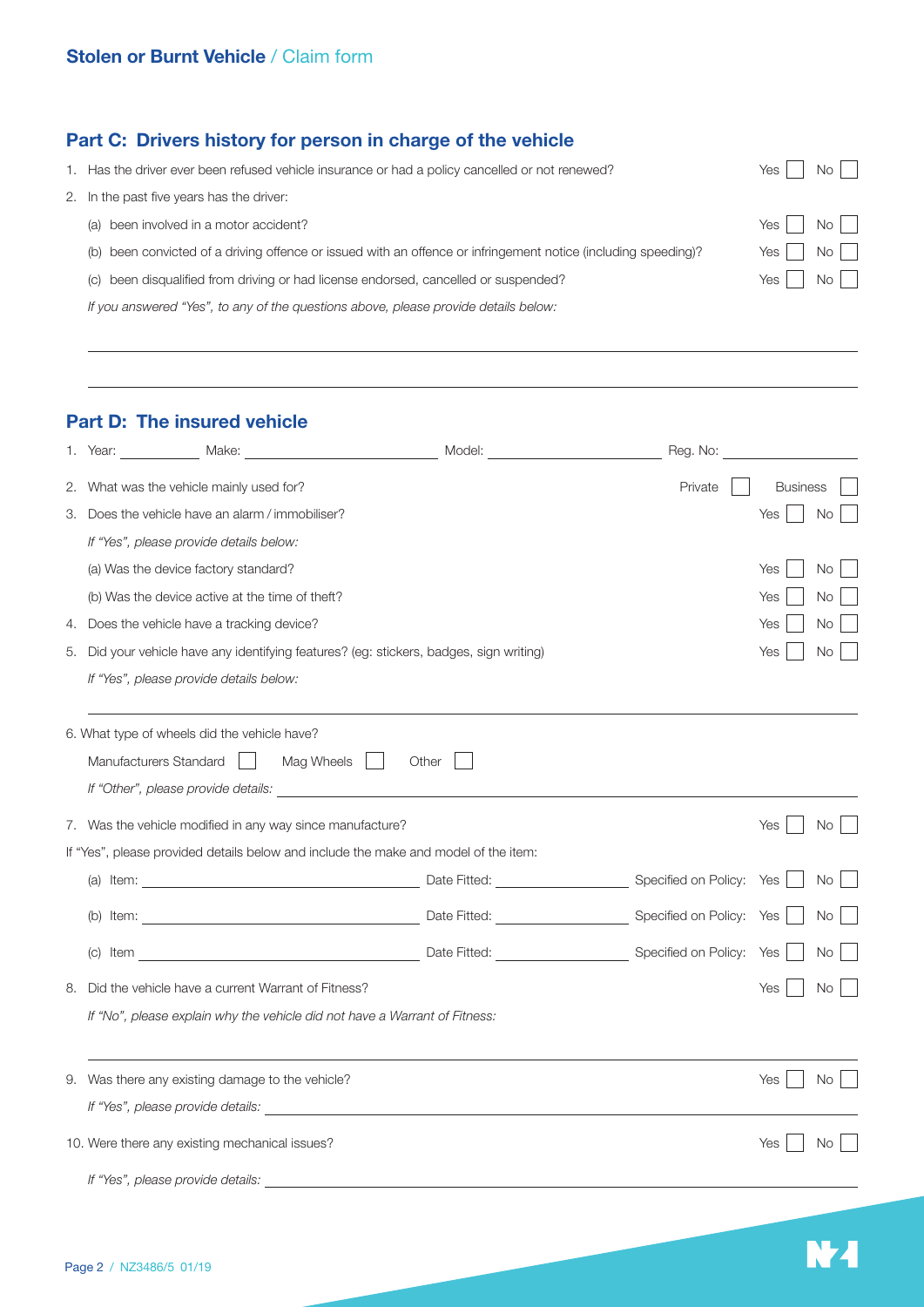# **Stolen or Burnt Vehicle** / Claim form

| 11. Is there any other insurance on this vehicle or accessories?                                                                                                                                                                       | Yes<br>No.  |
|----------------------------------------------------------------------------------------------------------------------------------------------------------------------------------------------------------------------------------------|-------------|
|                                                                                                                                                                                                                                        |             |
| 12. Have you been trying to sell the vehicle?                                                                                                                                                                                          | No<br>Yes   |
|                                                                                                                                                                                                                                        |             |
| <b>Part: E Ownership and finance</b>                                                                                                                                                                                                   |             |
| 1. Who is the registered owner?<br><u> and the second of the second of the second of the second of the second of the second of the second of the second of the second of the second of the second of the second of the second of t</u> |             |
| 2. Is the vehicle subject to any hire purchase or any other finance arrangements?                                                                                                                                                      | No.<br>Yes  |
| If "Yes", please provide details below:                                                                                                                                                                                                |             |
|                                                                                                                                                                                                                                        |             |
|                                                                                                                                                                                                                                        |             |
| (c) Were the loan payments up to date?                                                                                                                                                                                                 | No I<br>Yes |
|                                                                                                                                                                                                                                        |             |
|                                                                                                                                                                                                                                        |             |
|                                                                                                                                                                                                                                        |             |
| <b>Part F: How the loss happened</b>                                                                                                                                                                                                   |             |
|                                                                                                                                                                                                                                        | PM          |
|                                                                                                                                                                                                                                        |             |
|                                                                                                                                                                                                                                        |             |
|                                                                                                                                                                                                                                        |             |
| 3. Who parked the vehicle?                                                                                                                                                                                                             |             |
| 4. When was the vehicle parked? Date: DD MMM YYYY Time:<br><b>PM</b><br>AM                                                                                                                                                             |             |
| 5. Was the Vehicle Securely Locked?                                                                                                                                                                                                    | Yes<br>No   |
| If "No", please provide details: Letter and the set of the set of the set of the set of the set of the set of the set of the set of the set of the set of the set of the set of the set of the set of the set of the set of th         |             |
| 6. Please indicate whether these applied to your vehicle when it was left by the last person to use it:                                                                                                                                |             |
| all doors locked<br>all windows wound up<br>boot or hatch locked                                                                                                                                                                       |             |
| steering lock fitted<br>alarm operating<br>immobiliser operating                                                                                                                                                                       |             |
|                                                                                                                                                                                                                                        |             |
|                                                                                                                                                                                                                                        |             |
|                                                                                                                                                                                                                                        |             |
| 9. How was entry gained?<br><u> 1989 - Johann Stoff, amerikansk politiker (* 1908)</u>                                                                                                                                                 |             |

N<sub>4</sub>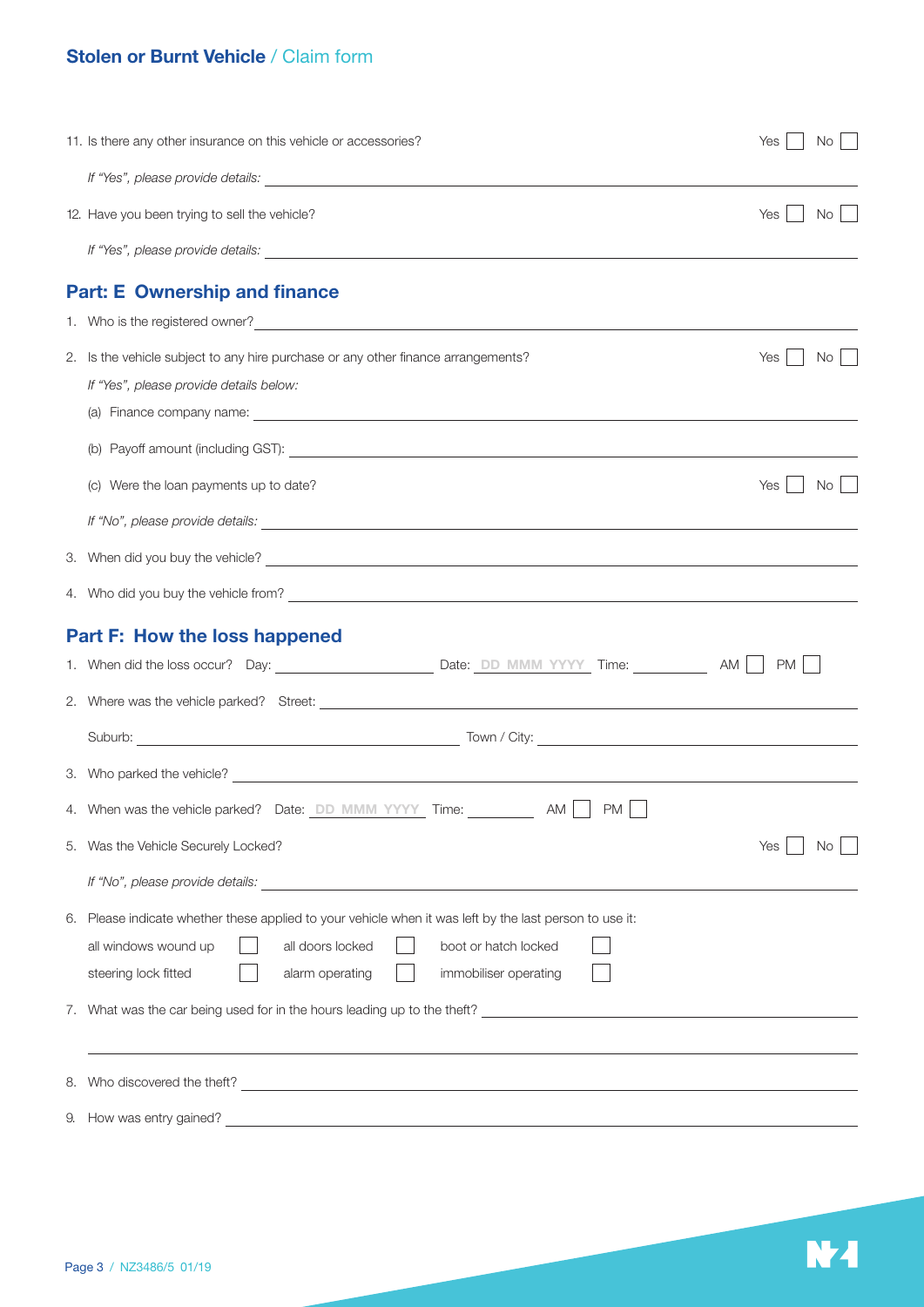# **Stolen or Burnt Vehicle** / Claim form

|    | 10. Are there signs of forced entry or tampering with the ignition?<br>(Broken glass on the ground where the car was stolen, tools or evidence left at the scene etc)                                                        | Yes<br>No.              |
|----|------------------------------------------------------------------------------------------------------------------------------------------------------------------------------------------------------------------------------|-------------------------|
|    |                                                                                                                                                                                                                              |                         |
|    | 11. How did you find out the vehicle was stolen? ________________________________                                                                                                                                            |                         |
|    | 12. Were any other vehicles in the same area broken into or stolen?                                                                                                                                                          | Yes<br>No               |
|    |                                                                                                                                                                                                                              |                         |
|    | Part G: Keys                                                                                                                                                                                                                 |                         |
|    | 1. Do you have the keys for your vehicle?                                                                                                                                                                                    | Yes<br>No.              |
|    | If "No", where are they?                                                                                                                                                                                                     |                         |
|    |                                                                                                                                                                                                                              |                         |
|    |                                                                                                                                                                                                                              |                         |
|    |                                                                                                                                                                                                                              |                         |
|    | 5. Did anyone else have keys to the vehicle?                                                                                                                                                                                 | No<br>Yes               |
|    | If "Yes", please give their details (name, address, contact phone)                                                                                                                                                           |                         |
|    | 6. Did anyone else regularly use the vehicle, but not have a set of keys?<br>If "Yes", please give their details (name, address, contact phone)                                                                              | No.<br>Yes              |
|    | 7. Please show whether these applied to your vehicle when it was left by the last person to use it:<br>(a) keys left in the ignition<br>(b) keys elsewhere in the vehicle<br>If "Yes", to (a) or (b) please provide details: | No<br>Yes<br>No.<br>Yes |
|    | <b>Part H: Police report</b>                                                                                                                                                                                                 |                         |
|    | 1. Has this loss been reported to the Police?                                                                                                                                                                                | Yes<br>No.              |
|    |                                                                                                                                                                                                                              |                         |
|    | If "No", it must be reported to the Police.                                                                                                                                                                                  |                         |
|    | 2. Is a Police Complaint Acknowledgement attached?                                                                                                                                                                           | Yes<br>No.              |
|    | If "No", please provide the details below:                                                                                                                                                                                   |                         |
|    |                                                                                                                                                                                                                              |                         |
|    |                                                                                                                                                                                                                              |                         |
| З. | Do you know who the offender is or do you suspect someone?                                                                                                                                                                   | Yes<br>No.              |
|    |                                                                                                                                                                                                                              |                         |

N<sub>4</sub>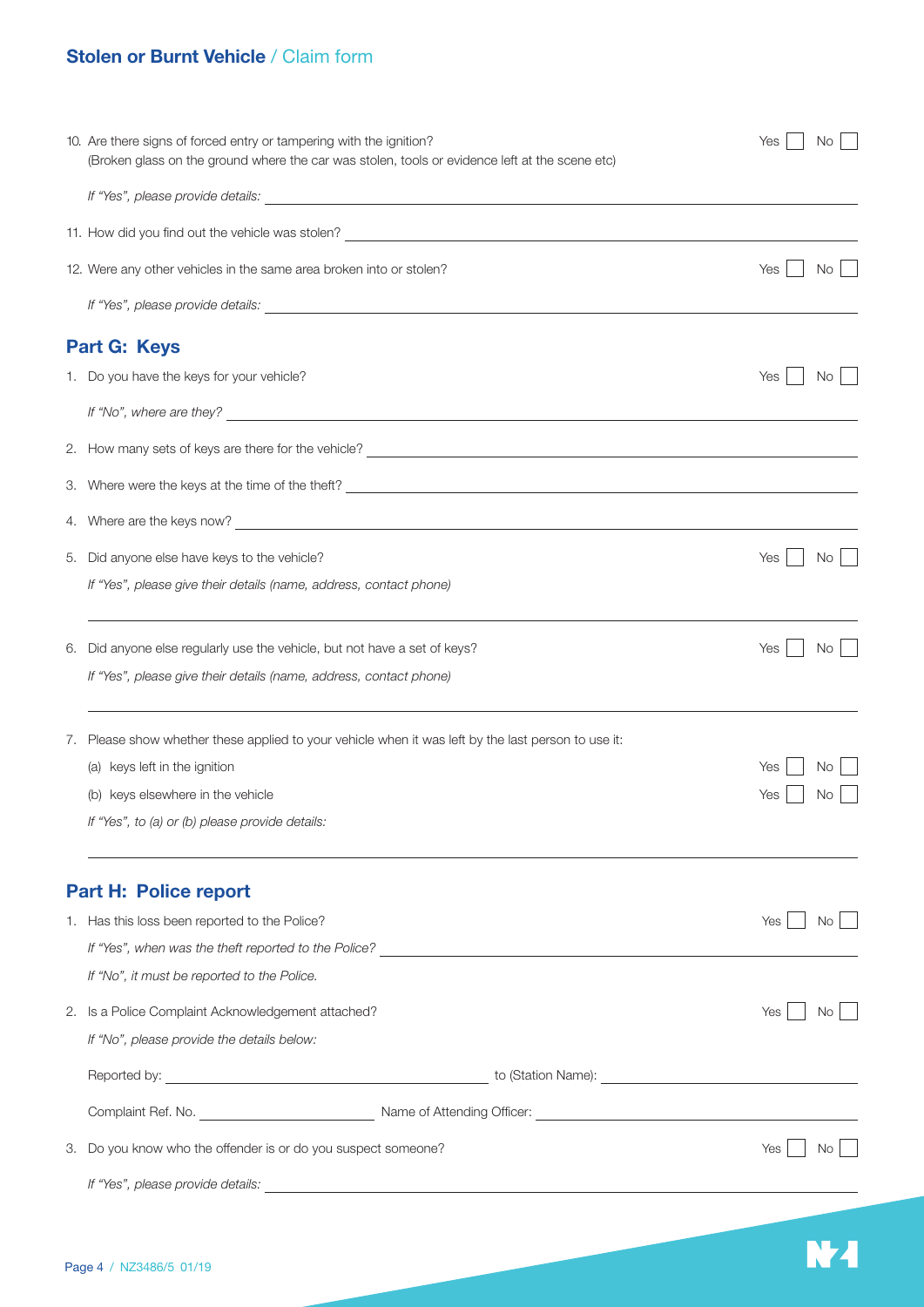# **Part I: Other equipment**

1. Please indicate if any of these were fitted to your vehicle at the time of theft and provide details (make, model, age, serial numbers etc):

| Radar detector                                                                                                                                                                                                                       |     |     |  |  |
|--------------------------------------------------------------------------------------------------------------------------------------------------------------------------------------------------------------------------------------|-----|-----|--|--|
| Roof rack or carrier                                                                                                                                                                                                                 |     |     |  |  |
| Child safety seat<br>and the control of the control of the control of the control of the control of the control of the control of the                                                                                                |     |     |  |  |
| Stereo / MP3 / CD system<br>and the control of the control of the control of the control of the control of the control of the control of the                                                                                         |     |     |  |  |
| 2. If you have a Stereo how was it fitted?                                                                                                                                                                                           |     |     |  |  |
| Installed by you since you purchased the car<br>Factory fitted by the manufacturer                                                                                                                                                   |     |     |  |  |
| Not manufacturer fitted, but in the car when you purchased it                                                                                                                                                                        |     |     |  |  |
| 3. Has the stereo or any of the items listed above been specified on your policy?                                                                                                                                                    | Yes | No  |  |  |
| <b>Part J: Recovered vehicles</b>                                                                                                                                                                                                    |     |     |  |  |
| Only complete Part J if the vehicle has been recovered                                                                                                                                                                               |     |     |  |  |
|                                                                                                                                                                                                                                      |     |     |  |  |
|                                                                                                                                                                                                                                      |     |     |  |  |
| 3. Please indicate the condition of the vehicle when it was recovered?                                                                                                                                                               |     |     |  |  |
| Vandalised<br><b>Burnt Out</b><br>No Apparent Damage<br>Damaged                                                                                                                                                                      |     |     |  |  |
| Flooded<br>Stripped<br>Stripped and Burnt Out<br>Stripped and Flooded                                                                                                                                                                |     |     |  |  |
| 4. Is the ignition damaged?                                                                                                                                                                                                          | Yes | No. |  |  |
| If "Yes", please provide details: <b>contained a set of the set of the set of the set of the set of the set of the set of the set of the set of the set of the set of the set of the set of the set of the set of the set of the</b> |     |     |  |  |
| 5. Was the vehicle involved in an accident while missing?                                                                                                                                                                            | Yes | No  |  |  |
|                                                                                                                                                                                                                                      |     |     |  |  |
| 6. Is the car still drivable?                                                                                                                                                                                                        | Yes | No. |  |  |
| 7. Where is the vehicle located at present?                                                                                                                                                                                          |     |     |  |  |
|                                                                                                                                                                                                                                      |     |     |  |  |
| <b>Part K: Other details</b>                                                                                                                                                                                                         |     |     |  |  |
| 1. Is there any other information which would help us with your claim?                                                                                                                                                               | Yes | Νo  |  |  |
|                                                                                                                                                                                                                                      |     |     |  |  |
| 2. Please tick any of the following documents you can give us, and supply them with this form:                                                                                                                                       |     |     |  |  |
| Ownership Papers<br>Vehicle Inspection Certificate<br>Service Manual                                                                                                                                                                 |     |     |  |  |
| Owners Manual<br>Other (please give details):<br>Receipts for Servicing                                                                                                                                                              |     |     |  |  |